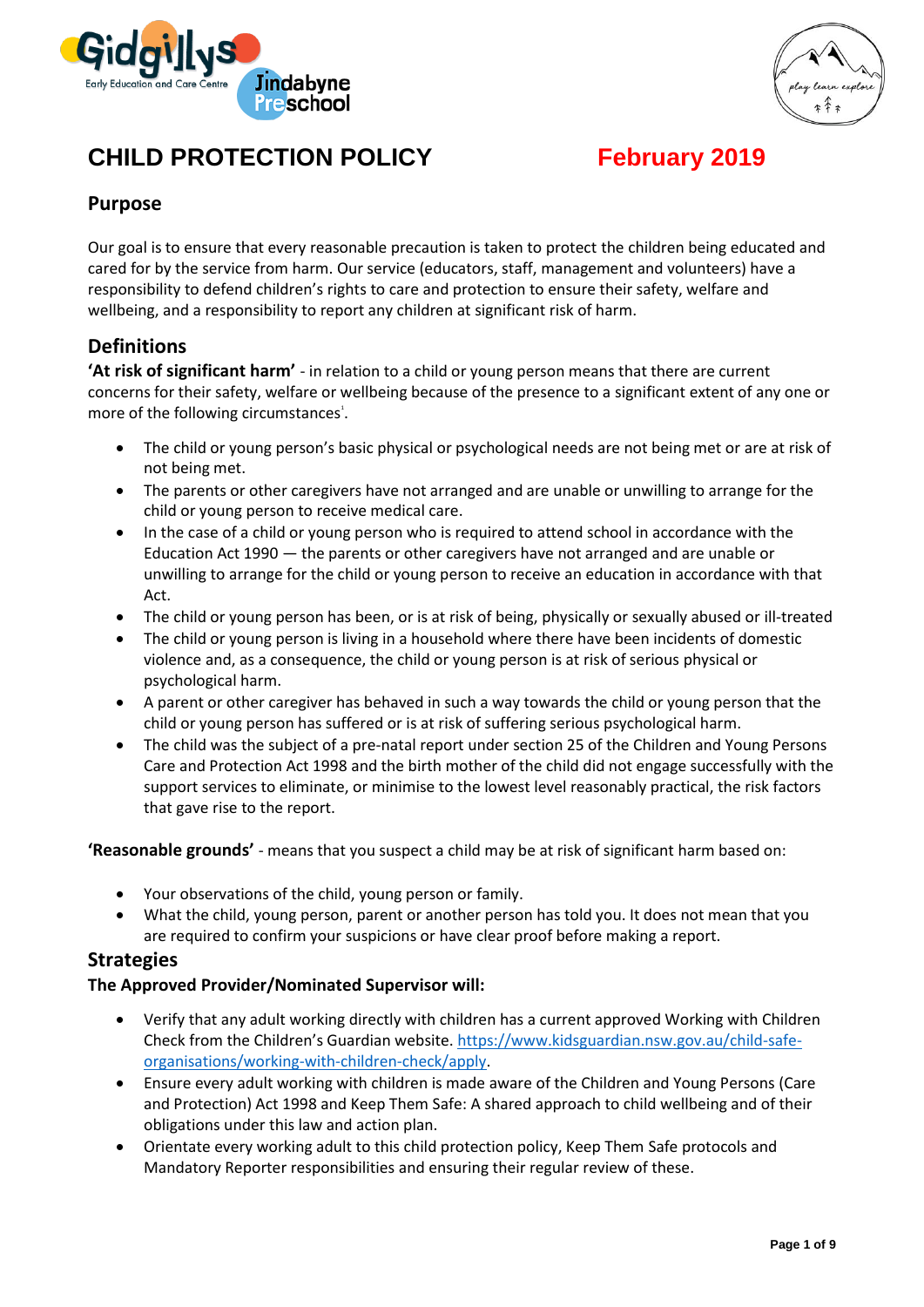

• Provide free Child Safe eLearning as part of the induction for staff upon commencement <http://www.kidsguardian.nsw.gov.au/child-safe-organisations/child-safe-elearning>

#### **Responsibilities of the Educators and Staff**

- Develop trusting and secure relationships with all children at the service.
- Make reports of current concerns for any child at risk of significant harm to the Child Protection Helpline for Mandatory Reporters.

# **Documentation of current concerns**

#### **The Approved Provider/Nominated Supervisor will**

- Support staff through the process of documenting and reporting current concerns of children at risk of significant harm.
- Provide all staff and educators with clear guidelines around documentation.

#### **Educators and staff will:**

- Make a record of the indicators observed that have led to the belief that there is a current risk of significant harm to a child or young person. Information on indicators of risk of significant harm are outlined in the NSW Mandatory Reporter Guide which is accessible at [https://reporter.childstory.nsw.gov.au/s/mrg.](https://reporter.childstory.nsw.gov.au/s/mrg)
- Discuss any concerns with the Nominated Supervisor of the service. Advise the Nominated Supervisor of their intention to make a report to the Child Protection Helpline (132 111).
- Advise the Nominated Supervisor when a report has been made to the Child Protection Helpline.

# **Mandatory Reporting**

#### **The Approved Provider/Nominated Supervisor will:**

- Provide all staff and educators working directly with children with access to the Child Protection Policy and the Mandatory Reporter Guide to assist them in their reporting.
- Provide all staff and educators working directly with children with access to the Child Wellbeing and Child Protection NSW Interagency Guidelines; and Display the Child Protection Helpline number for Mandatory Reporters (132 111) on all phone and lists of emergency contact number in the interests of timely reporting.

#### **Educators and Staff will:**

- In an emergency, where there are urgent concerns for a child's health or life, it is important to contact the police, using the emergency line '000'.
- Use the Mandatory Reporter Guide, answer the questions relating to concerns about a child or young person. At the end of the process, a decision report will guide them as to what action to take. The Nominated Supervisor is available if staff require assistance to use this online tool.
- If the Mandatory Reporter Guide determines that there are grounds to suspect a risk of significant harm to a child or young person, phone the Child Protection Helpline on 132 111. Reports can also be made using the Reporting Fax form, available from the Family and Community Services website or you could make an eReport [http://www.community.nsw.gov.au/preventing-child-abuse-and](http://www.community.nsw.gov.au/preventing-child-abuse-and-neglect/resources-for-mandatory-reporters/how-to-make-a-report)[neglect/resources-for-mandatory-reporters/how-to-make-a-report](http://www.community.nsw.gov.au/preventing-child-abuse-and-neglect/resources-for-mandatory-reporters/how-to-make-a-report) .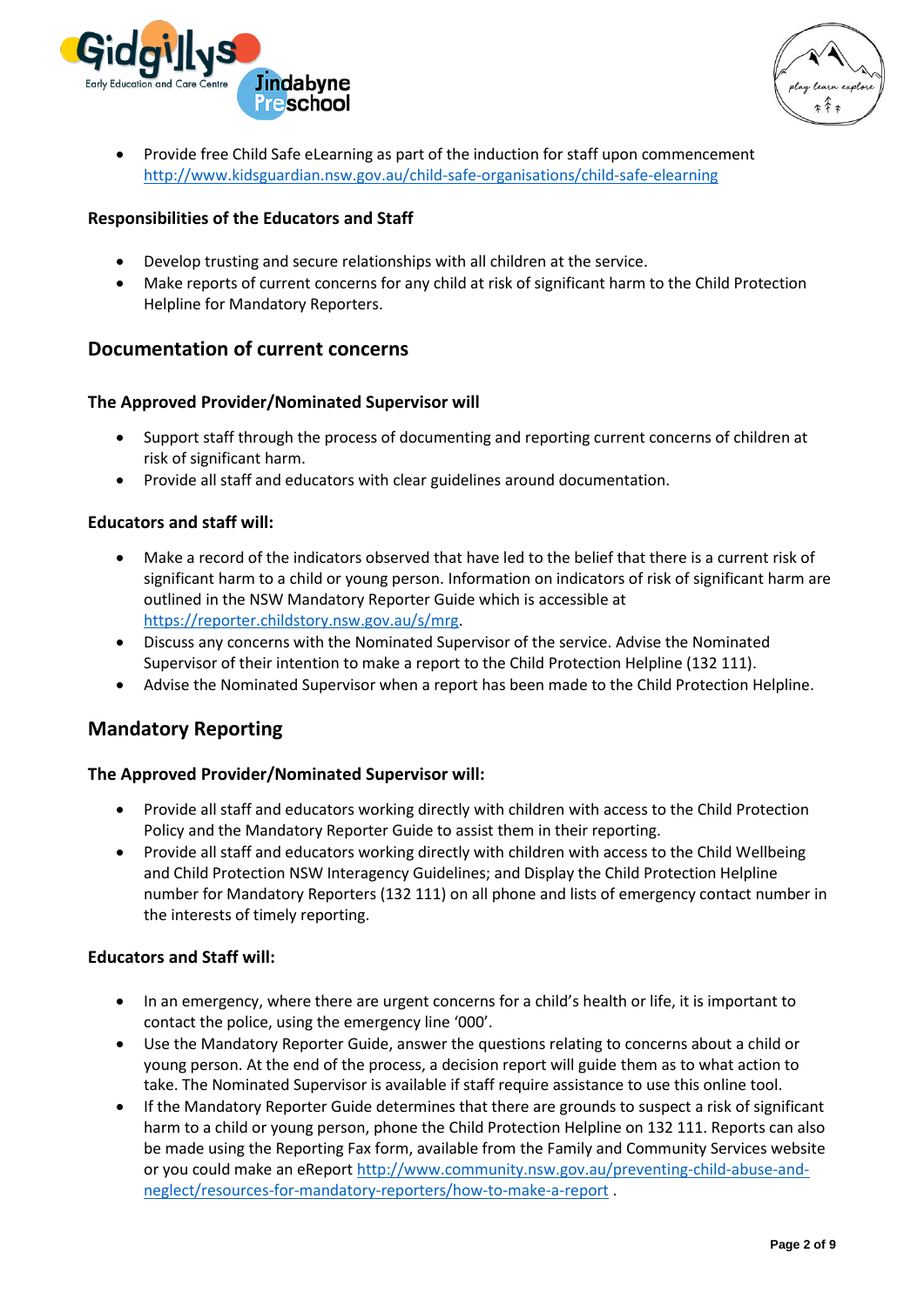



- Mandatory reporters should note that the legislation requires that they continue to respond to the needs of the child or young person (within the terms of their work role) even after a report to the Child Protection Helpline has been made.
- If the Mandatory Reporter Guide determines that an educator or staff member's concerns do not meet the risk of significant harm threshold they do not need to make a report to the Family and Child Protection Helpline, however, they should discuss the matter with the Nominated Supervisor to determine whether the child or family would benefit from the assistance of another agency.
- The staff member or educator should monitor the situation and if they believe there is additional information that could be taken into account. Please refer to the above information if required.

# **Disclosure of Abuse**

#### **Educators and staff will:**

- React calmly to the child making the disclosure;
- Listen attentively and later write down the child's exact words;
	- o Provide comfort and care to the child.
	- o Follow the steps for reporting as per the Mandatory Reporter Guide.
- Reassure the child or young person that: It is not their fault;
	- o It was right to tell.
	- o It is not OK for adults to harm children no matter what.
	- $\circ$  Explain what will happen now that it is part of your job to tell people who can help the child or young person.

#### **Educators and staff will not:**

- Prompt the child for further details or ask leading questions which would make the child feel uncomfortable or has the potential to jeopardise any future legal proceedings that may arise as a result of any investigation.
- Promise them that everything will "be alright" now that they have made the report or promise a change of circumstances.

# **Allegations of abuse against staff, educators, volunteers or students**

#### **The Approved Provider/Nominated Supervisor will:**

- Develop and maintain a system of appropriate record keeping for all allegations to ensure detailed documentation is made and stored as required.
- Take all allegations of abuse seriously and clarify what is being alleged with the person who is making the allegation.
- Assess whether or not a child or young person is 'at risk of significant harm' and, if so, make a report to the Child Protection Helpline.
- Determine whether or not the allegation is a reportable allegation, a reportable conviction, or reportable conduct, or a vexatious complaint. For determination, reference will be made to: [www.ombo.nsw.gov.au/publication/PDF/guidelines/Child%20Protection%20in%20the%20workplac](http://www.ombo.nsw.gov.au/publication/PDF/guidelines/Child%20Protection%20in%20the%20workplace.pdf) [e.pdf.](http://www.ombo.nsw.gov.au/publication/PDF/guidelines/Child%20Protection%20in%20the%20workplace.pdf)
- Make notifications of reportable allegations and reportable convictions to the NSW Ombudsman within 30 days of receipt fro[m https://www.ombo.nsw.gov.au/what-we-do/our](https://www.ombo.nsw.gov.au/what-we-do/our-work/employment-related-child-protection)[work/employment-related-child-protection.](https://www.ombo.nsw.gov.au/what-we-do/our-work/employment-related-child-protection)
- Consider whether or not the police need to be informed of the allegation and if so, make a report.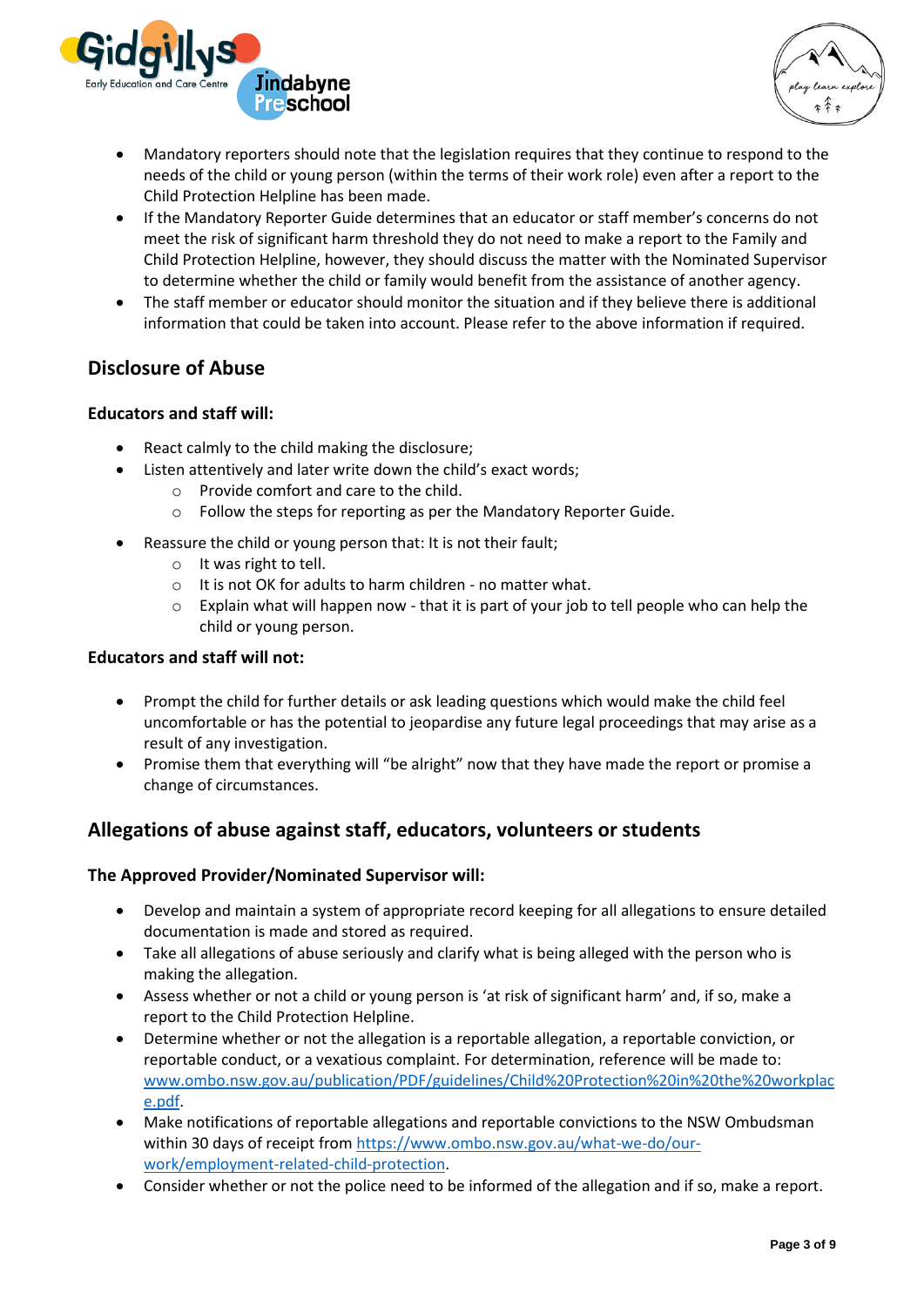



- If a report is made to the police, complete a SI01Notification Of Serious Incident Form and submit to Department of Education and Communities within 24 hours of the incident.
- If a report has not been made to the police, complete a NL01 Notification of Complaints and Incidents (other than serious incidents) Form and submit to the Department of Education and Communities within 7 days of the incident.
- Ensure confidentiality is maintained at all times and that systems are in place to deal with any breaches of confidentiality.
- Undertake a risk management approach following an allegation to ensure the protection and safety of children, staff and visitors to the service. Based on this risk assessment, decisions will be made in order to manage the risks that have been identified.
- Develop an investigation plan of the matter. Obtain relevant information from a range of sources. This may include a statement from the person who made the allegation; statements from witnesses and a statement from the person against whom the allegation has been made and any other relevant documentation; If the allegation is being investigated by Family and Community Services or the Police, the service will be guided by their advice as to whether they should independently investigate the allegation.
- If the investigation is carried out by the service, the information that has been gathered will be assessed and a finding made as to whether the allegation is false, vexatious, misconceived, not reportable conduct, not sustained or sustained. The reasons for the finding will be clearly recorded to ensure that the decision-making has been transparent.
- The educator, volunteer or student will be advised of the outcome of the investigation in writing. Advice will be provided about the investigation finding and any follow up action that may be required. Advice will also be provided about any rights of appeal and the person will be advised that the NSW Ombudsman has been notified and the Office of the Children's Guardian also notified of the relevant employment proceeding (if relevant).
- Part B of the NSW Ombudsman Notification form will be completed and sent to the Child Protection Division, NSW Ombudsman with all supporting documentation gathered during the investigation.
- Family and Community Services will also be informed of the outcome of the investigation.

# **Informing the Educator, Volunteer, Student**

#### **The Approved Provider/Nominated Supervisor will:**

- Treat the staff member/educator/volunteer/student with fairness at all times and uphold their employee rights at all times.
- Depending on the nature of the allegation, arrange to inform the person immediately (though be guided by the advice of FaCS or the police).
- Arrange for the person against whom an allegation has been made, to have a support person attend the meeting. This support person must not participate in the discussions throughout the meeting.
- Make accurate documentation of all conversations, and ensure all records are kept confidentially.
- Offer counselling or support to the person subject to the allegation.
- Depending on the nature of the allegation made, the person subject to the allegation may be suspended pending further investigation.
- After all investigations are completed, provide the educator/carer/volunteer with verbal and written notification of the outcome of the investigation.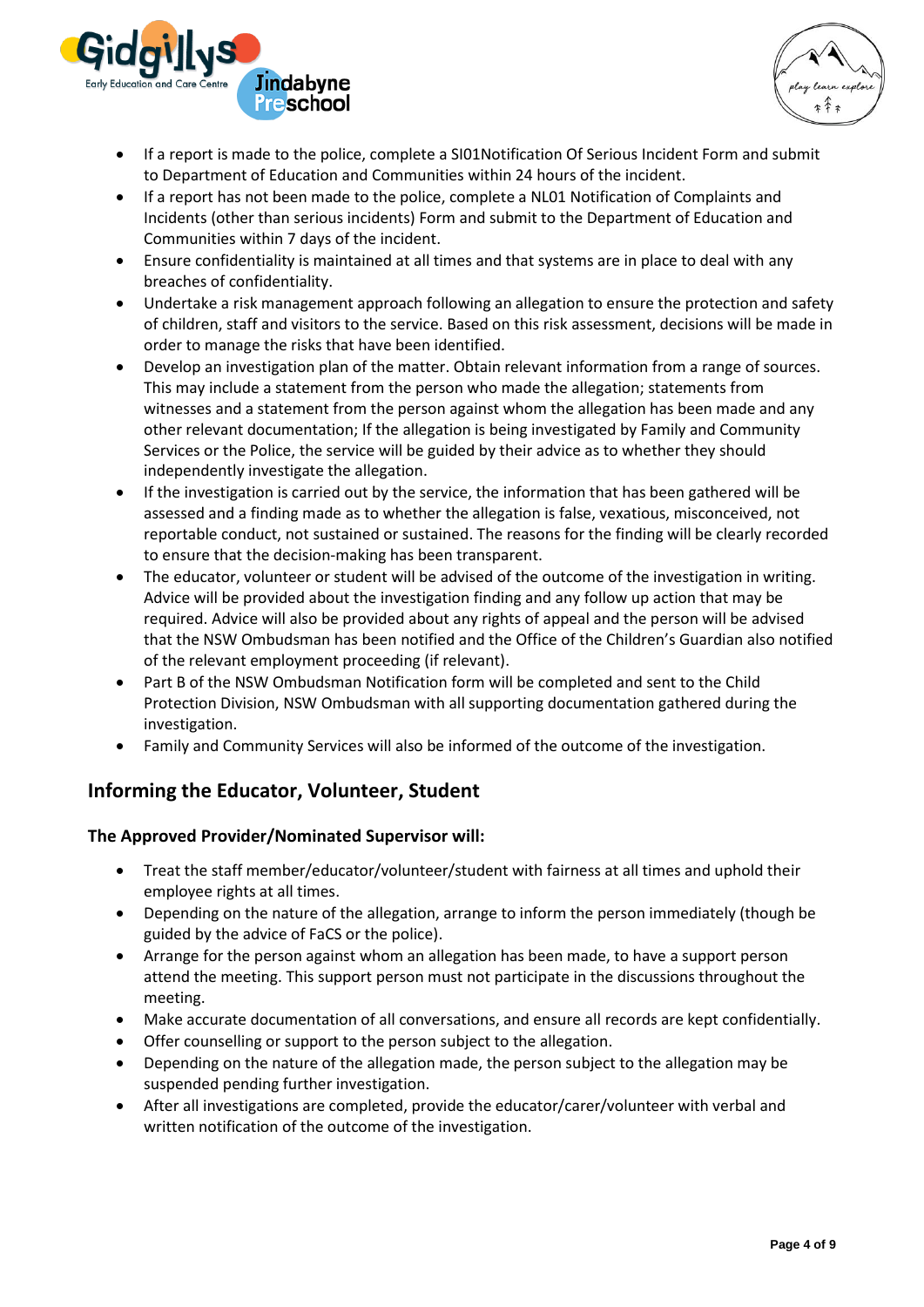



# **Rights of all parties**

- The decision making process throughout the investigation will be based on the safety and wellbeing of the child/ren and the staff/carers/carer's household members.
- Consideration will be taken in relation to actual or potential 'conflicts of interest' that may be held by the investigator.
- All reportable allegations will be notified to the Ombudsman. The person, against whom the allegation has been made, will be notified of this and will also be notified of the investigation find and follow up action, including the notification to the Office of the Children's Guardian if relevant.
- The person, against whom the allegation has been made, will be notified of any appeal mechanisms if they are not satisfied with the investigation process or the outcome of the investigation.
- The Approved Provider, Nominated Supervisor, or other nominated person who conducts the investigation, will ensure that they act without bias, without delay and without conflict of interest.
- All parties can complain to the Ombudsman if they are not satisfied with the conduct of the investigation.

# **Confidentiality**

Children, staff and volunteer conversations will be handled in a confidential manner at all times. Any allegations against a staff member will also remain confidential. All people involved should feel as though their voice is heard but spoken in confidence. It is against policy to share information with others regarding child abuse or child protection issues outside of the service protocol to handling a child protection case.

| <b>Neglect</b>                                                                                                                      | <b>Physical Abuse</b>                                                                                                       | <b>Sexual Abuse</b>                                                                                                                                 | <b>Emotional Abuse</b>                                                   |
|-------------------------------------------------------------------------------------------------------------------------------------|-----------------------------------------------------------------------------------------------------------------------------|-----------------------------------------------------------------------------------------------------------------------------------------------------|--------------------------------------------------------------------------|
| Child smells of urine,<br>body odour, un-<br>showered                                                                               | Head injuries/adult bite<br>marks                                                                                           | Change in eating<br>habits                                                                                                                          | Severe developmental<br>gaps                                             |
| Dirty clothing/clothing<br>worn the day before                                                                                      | Flinches when arms are<br>raised at them                                                                                    | Writes, draws, plays<br>or dreams of sexual<br>or frightening images                                                                                | Low self esteem                                                          |
| Visibly dirty body                                                                                                                  | Disclosure of abuse                                                                                                         | Disclosure of abuse                                                                                                                                 | Insecure attachment to<br>carer/parent                                   |
| Child appears to<br>always be hungry or is<br>severely obese                                                                        | <b>Behavioural indications</b><br>-Bedwetting<br>-Hyperactivity<br>-Aggression<br>-Uncommunicative<br>-Frightened of parent | Mimics adult like<br>sexual<br>behaviours/language<br>and knowledge                                                                                 | Poor emotional<br>stability                                              |
| Parent not seeking<br>medical treatment<br>when needed<br>-Vomiting<br>-Diarrhoea<br>-Ear Infections<br>-Temperatures<br>-Body Rash | <b>Bruises in sensitive</b><br>areas<br>-Under arms<br>-Inner thighs<br>-Back<br>-Bum<br>-Torso<br>-Neck and Face           | <b>Other Signs</b><br>-Pain during urination<br>-Bed wetting<br>-Resistant to change<br>clothing<br>-Performs sexual<br>acts with other<br>children | Seem to be in a never<br>ending state of stress,<br>anxiety, uncertainty |

# **Signs of Abuse**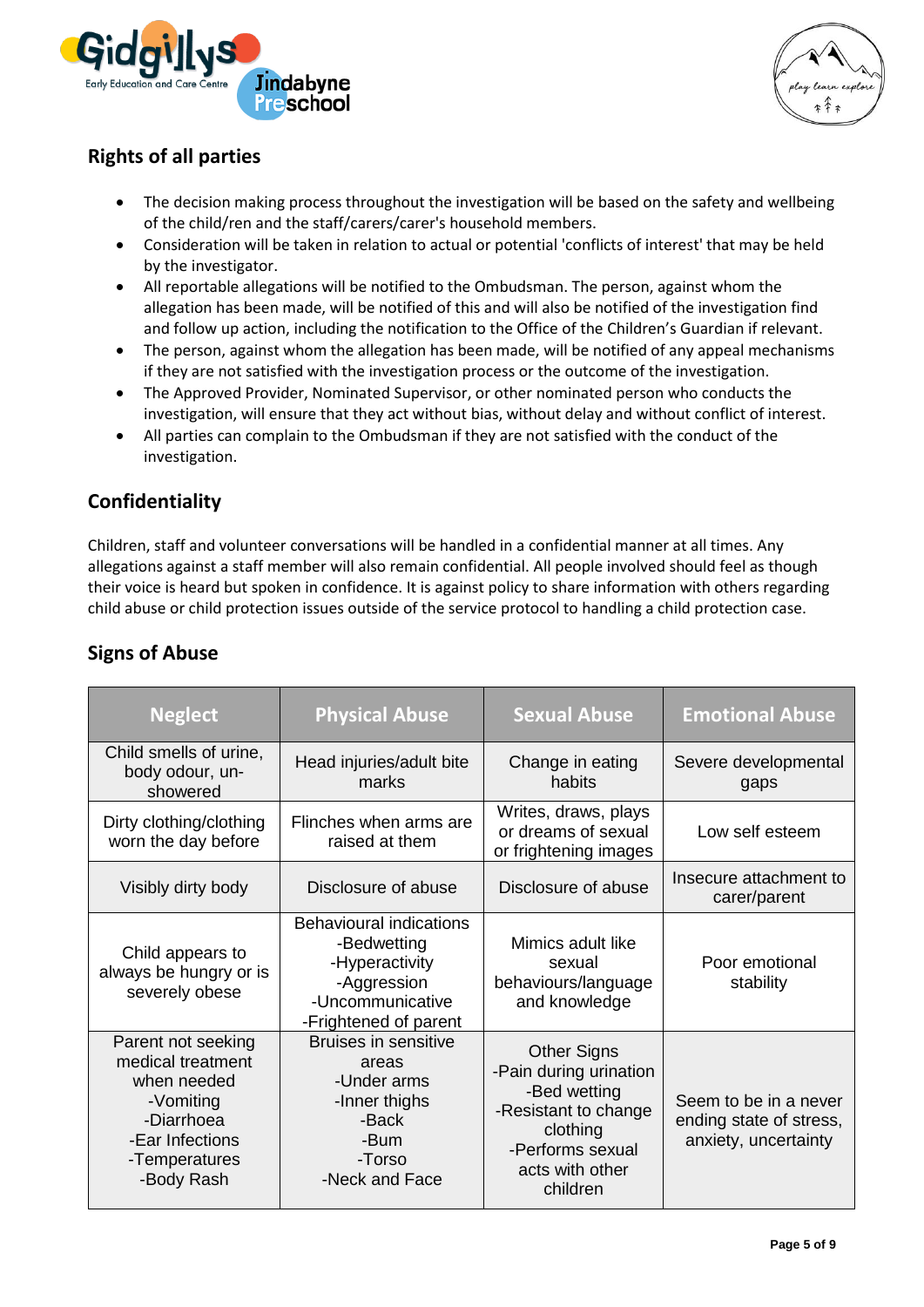

# **Helpful information for Family and Community Services**

Once you have gone through the Mandatory Reporters Guide – and the conclusion is the make a report, there is a list of information that the FaCS might ask for.

| Child's Name                                        |
|-----------------------------------------------------|
| Date of Birth                                       |
| Child's Address                                     |
| Household Background (Who lives in the house)       |
| Where the child is currently located (school, home) |
| Family Members Date of Birth (Siblings, parents)    |
| Description of what happened                        |
| <b>Family Culture</b>                               |
| Caseworker may ask other questions                  |

#### **Procedure**

- 1. Each situation of abuse is different to the other. Gathering facts and information about each case to respond effectively is necessary to ensure child safety and wellbeing. This can include but not limited to:
	- o Take down notes record what is observed or heard then sign and date the note. If not a serious case, be sure to continue taking down notes and sign and date each day observed.
	- o Consult with Supervisor When you are unsure of what to do, get advice from your Nominated Supervisor or Responsible Person.
	- $\circ$  Understand policy After discussing with your supervisor it is then crucial to come up with a plan of action. What are you going to do next?
	- o Speak with professionals Get confidential advice from professionals who may be able to give you some ideas on what steps to take. Make sure to look at the ChildStory Reporter which has the NSW Mandatory Reporters Guide and has decision trees to choose from <https://reporter.childstory.nsw.gov.au/s/mrg>
	- $\circ$  Conversation with the Child With respect for the child, listen to them and gather any information they mention.
	- o Conversation with parents/carer While keeping the safety and wellbeing of the child at the forefront of your mind, have a conversation with the family to find out more information.
- 2. After information is gathered and documented appropriately, next you need to communicate to the Nominated Supervisor about what your findings are and they should report the child protection issue.
- 3. If the Nominated Supervisor does not make a report, it is your obligation to make a report if you believe you have reasonable grounds that a child is in need of protection.
- 4. The last step is to follow the mandatory reporters guide step by step.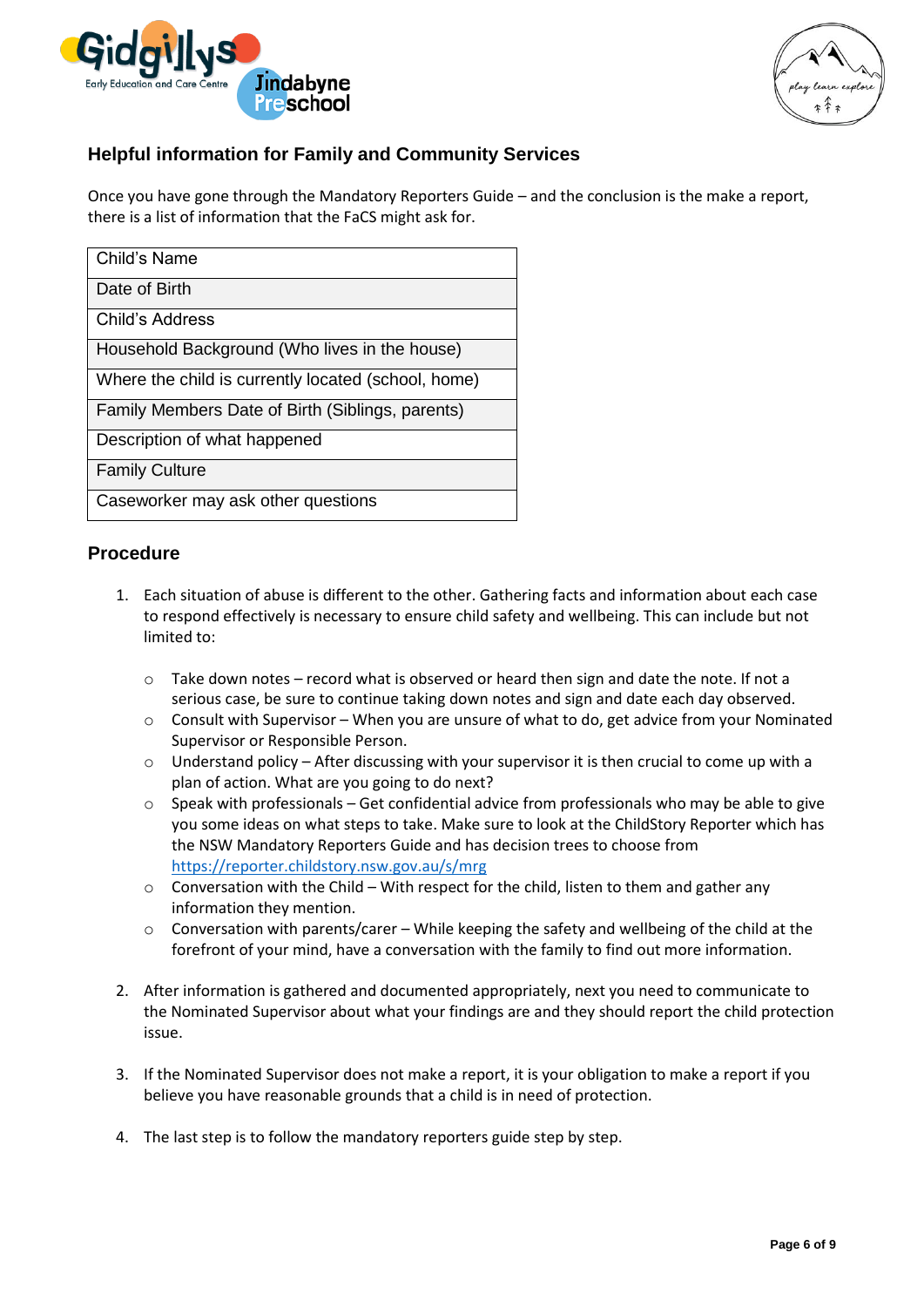

#### **Definitions, Terms & Abbreviations**

| <b>Definition</b>                                               |
|-----------------------------------------------------------------|
| Apprehended Violence Order                                      |
| Domestic Violence Order                                         |
| <b>Mandatory Reports Guide</b>                                  |
| Responsible for reporting a child at risk to Community Services |
| Set of rules outlining rules and responsibilities               |
| Regular or repeated cruelty and or violence toward an entity    |
| Current concerns for safety, welfare or wellbeing of child      |
|                                                                 |
|                                                                 |

### **Related Statutory Obligations & Considerations**

**Australian Children's Education and Care Quality Authority (ACECQA)** http://www.acecqa.gov.au/ **Childwise** - https://www.childwise.org.au/NSW Government – Office of the Children's Guardian http://www.kidsguardian.nsw.gov.au/ **Children and Young Persons (Care and Protection) Act 1998 Child Protection (Working with Children) Act 2012 Children (Education and Care Services) National Law (NSW)** https://www.legislation.nsw.gov.au/#/view/act/2010/104a/full **Child Protection (Working with Children) Regulation 2013 Commission for Children and Young People Act 1998 Department of Education** - http://www.dec.nsw.gov.au/what-we-offer/regulation-and-accreditation/earlychildhood-education-care **Early Years Learning Framework (EYLF)** - http://files.acecqa.gov.au/files/National-Quality-Framework-Resources-Kit/belonging\_being\_and\_becoming\_the\_early\_years\_learning\_framework\_for\_australia.pdf **Education and Care Services National Regulations 2011**  http://www.legislation.nsw.gov.au/#/view/regulation/2011/653 **FaCS** - https://www.facs.nsw.gov.au/about\_us/contact\_us#districts **Kidsafe** - http://www.kidsafensw.org/ **Keep Them Safe** - http://www.keepthemsafe.nsw.gov.au/ **Mandatory Reporters Guide**- https://reporter.childstory.nsw.gov.au/s/mrg **NSW Health** - http://www.health.nsw.gov.au **National Quality Framework (NQF)** - http://acecqa.gov.au/national-quality-framework/ **Ombudsman Act 1974 Office of the Children's Guardian -** http://www.kidsguardian.nsw.gov.au/child-safe-organisations/childsafe-elearning

#### **Related Telephone Numbers**

- Child Protection Helpline (24 hours) 132 111
- Early Childhood Education and Care Directorate 1800-619-113
- Family Court of Australia 1300 352 000
- Kidsafe 02 9845 0890
- National Child Abuse Helpline (9-5pm) 1800 991 099
- NSW Police Force 000
- NSW Ombudsman 9286 1000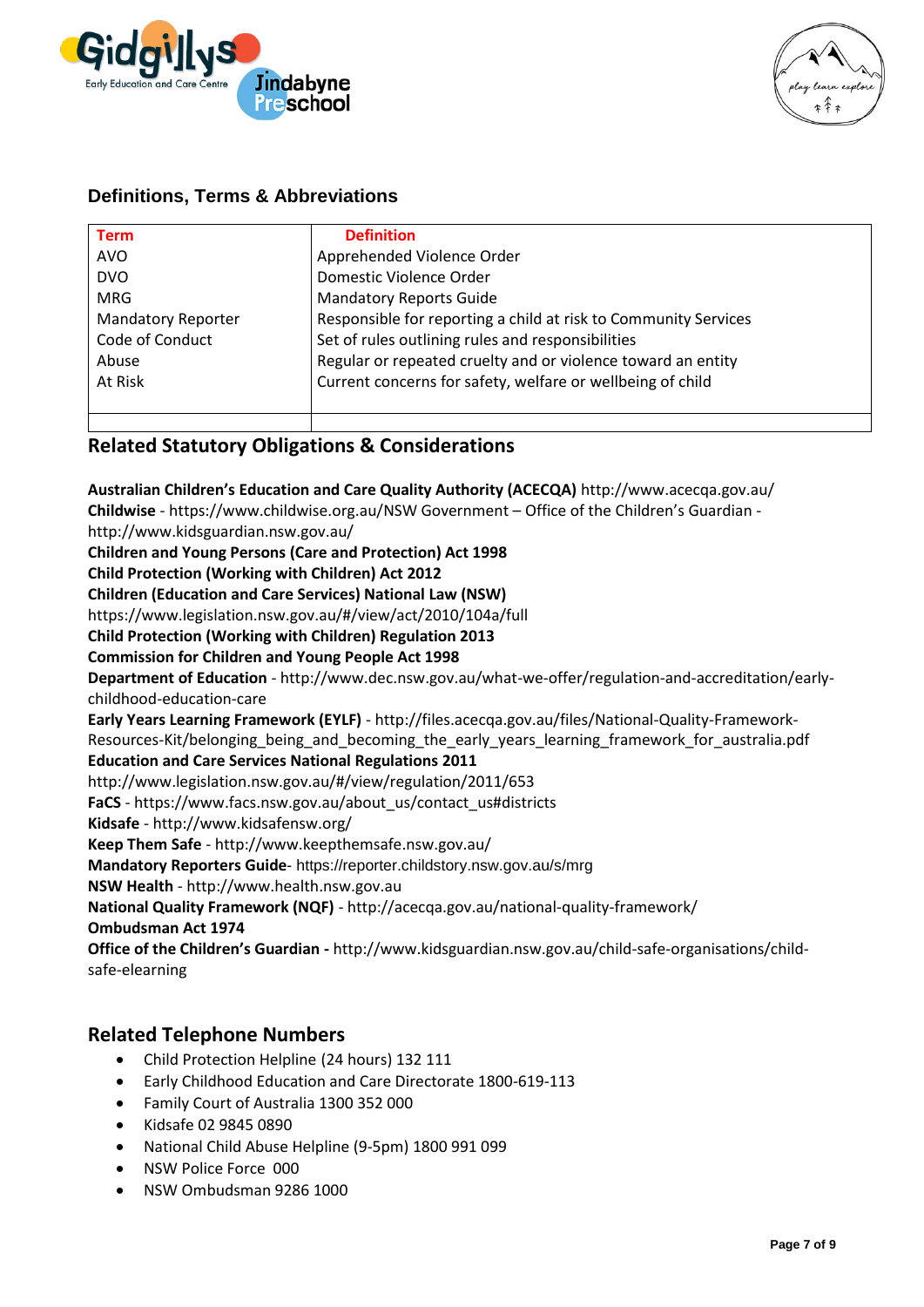



• Office of the Children's Guardian 9286 7219

### **Amendment History**

| <b>Date</b>         | Amendment                          | <b>Notes of Amendment</b> |  |
|---------------------|------------------------------------|---------------------------|--|
| $8th$ August 2018   | <b>Policy Created</b>              |                           |  |
| $6th$ February 2019 | Child Protection Protocol added to |                           |  |
|                     | end of policy                      |                           |  |

This policy will be updated to ensure compliance with all relevant legal requirements every year. Appropriate consultation of all stakeholders (including staff and families) will be conducted on a timely basis. In accordance with Regulation 172 of the *Education and Care Services National Regulation*, families of children enrolled will be notified at least 14 days and their input considered prior to any amendment of policies and procedures that have any impact on their children or family.

| Date:            | 6 <sup>th</sup> February 2019          |
|------------------|----------------------------------------|
| Last Amended By: | <b>Kylie Showman</b>                   |
| Next Review:     | January 2020                           |
| Position:        | <b>Director / Nominated Supervisor</b> |

\* This policy has been approved by the Office of the Children's Guardian December 2017 \*